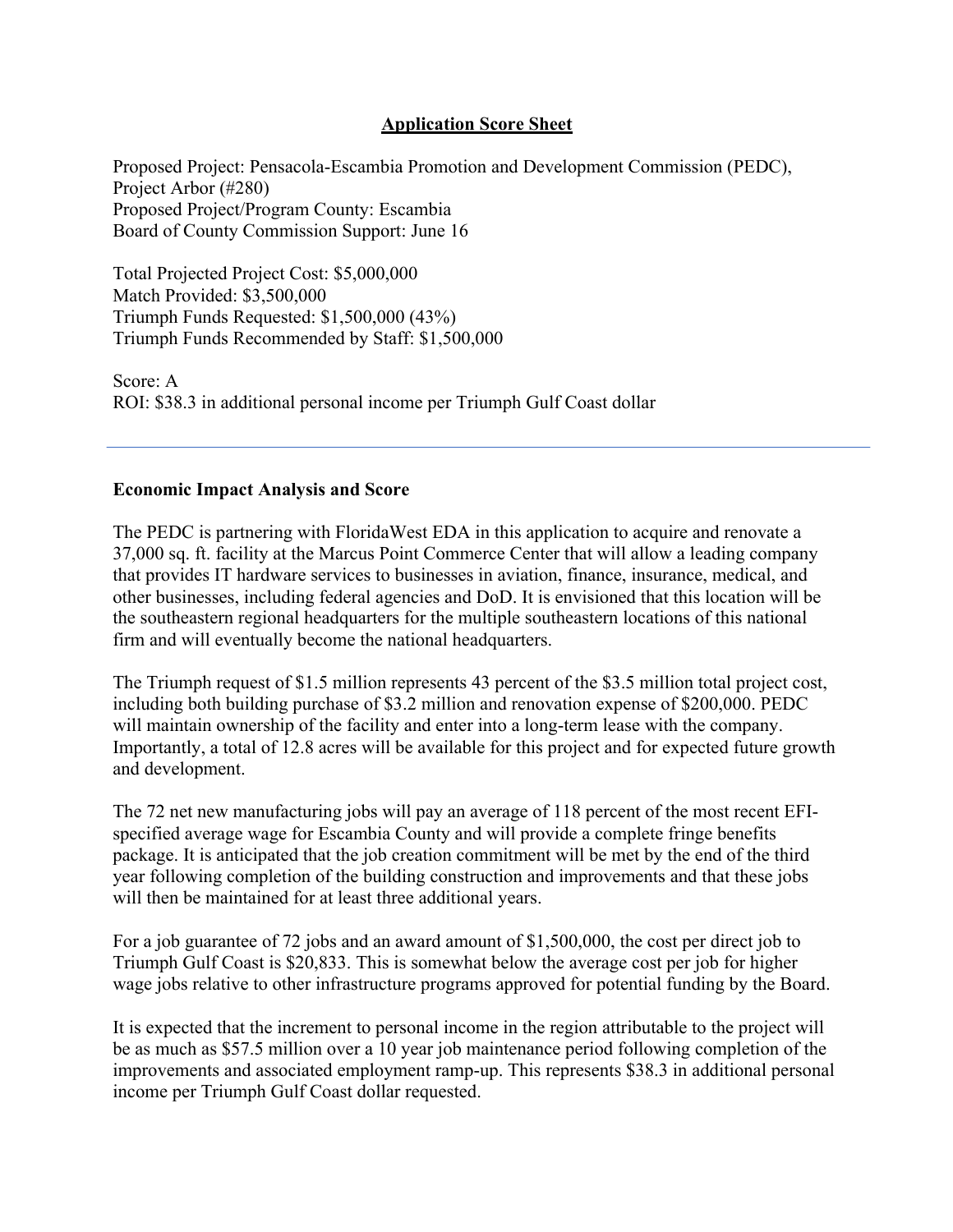For these reasons, staff score this program as a "A."

## **Project Summary (based on information provided by the applicant)**

The Pensacola-Escambia Promotion and Development Commission (PEDC) is requesting a Triumph grant of \$1,500,000 to win the new regional headquarters and production site of competitive Project Arbor. The grant will be used by the PEDC to support the acquisition of an existing 37,000 square foot facility in the Marcus Point Commerce Center that will be leased to the company. Project Arbor, a certified advanced technology asset disposition and refurbishment company, has committed to creating at least 72 high wage jobs that pay an average wage exceeding 115% of the current Pensacola MSA average wage.

Project Arbor provides quality, advanced electronic and information technology asset disposition and refurbishment that includes innovative testing and electronics validation, significant investment in their employees and high wages. The company has gained clients across a wide range of business sectors over their 30 years in business and continues to value keeping their existing customers, while growing into new business services.

The company has eight locations across the U.S. serving major Fortune 500 companies in aviation, finance, insurance, medical, rail, original equipment manufacturing (OEM), as well as government agencies and Department of Defense. The company also maintains ISO certification, HIPPA compliance, ITAR registration and GSA schedule holder credentials.

*"Headquarters"* is a primary target industry for the State of Florida as a whole and highly sought for its ability to positively impact economic growth and raise the standard of living for residents. While there are fewer headquarters operations across Northwest Florida, those that are here are extraordinarily diverse spanning aviation, business services, electronics, finance, information technology, life-sciences, and manufacturing with products and services produced locally that are exported nationally and internationally. This wide range of productivity fuels innovation and trade, making headquarters an extremely valuable component to the region's economy.

The establishment of headquarters projects like Project Arbor have the capacity to be both differentiating and transformational for the regional workforce in elevating the foundation of electronic and information technology and management occupations providing greater opportunities for residents of the community and region. "*Headquarters"* provide diversified employment opportunities and helps distribute additional demand for goods and services across a wide variety of sectors, which also supports quicker economic recovery in times of turmoil as with the BP oil spill, natural disasters, Covid- 19.

Project Arbor's headquarters and electronic and information technology project crosses sectors and directly aligns with Pensacola-Escambia County and Florida's leading target industry attraction and retention job growth goals. Enterprise Florida (EFI) notes, "Florida is home to the third largest tech industry in the United States, with 34,261 establishments and 272,548 jobs. Further, Florida's robust infrastructure, diverse talent pool, pro-business climate, competitive cost of doing business and streamlined regulatory environment makes it one of the best places for corporate headquarters in the United States. Major international and domestic organizations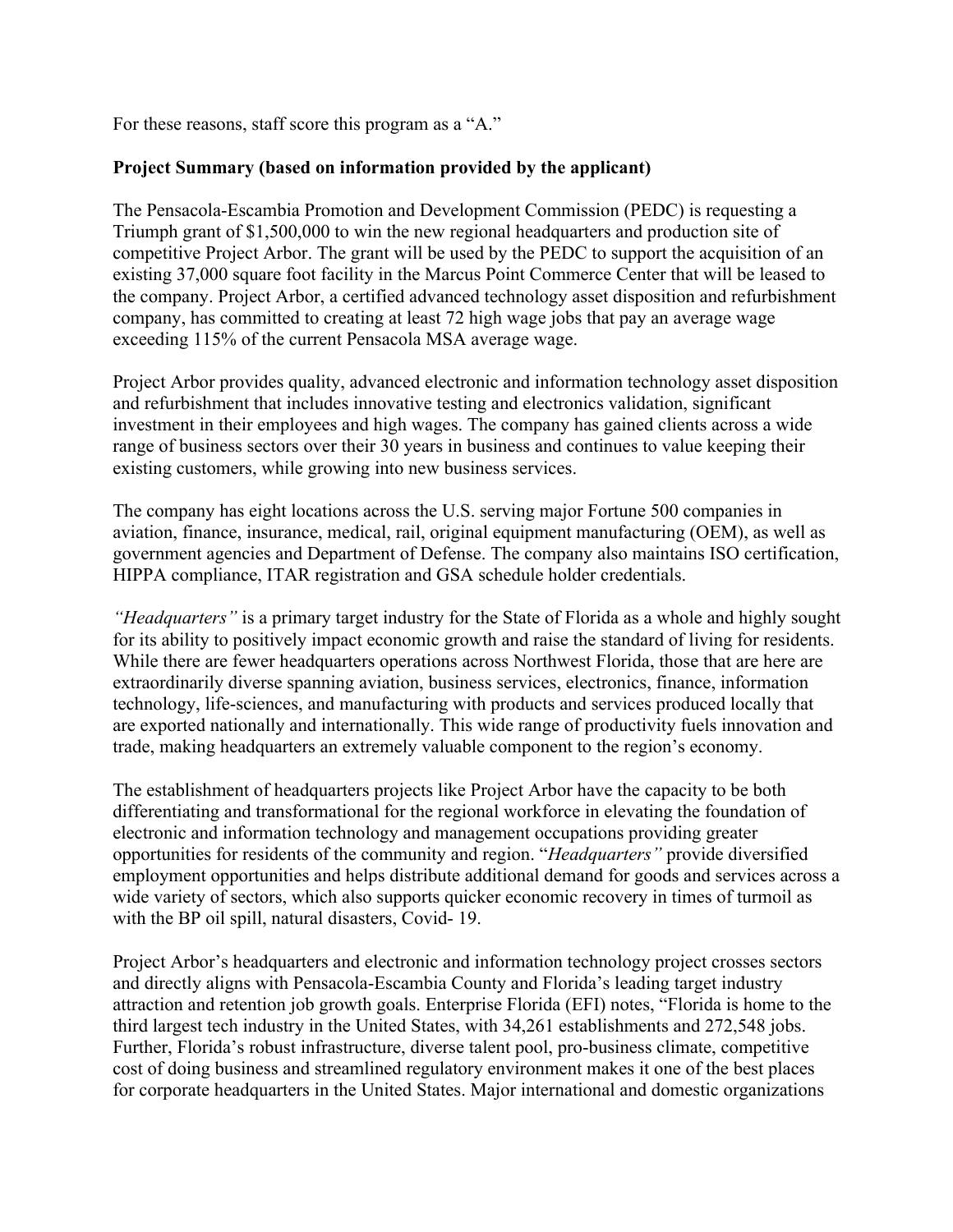spanning every industry — from banking to food markets to aerospace and defense — have headquarters based in the state."

The proposed headquarters and its electronic related jobs require high-skilled employees. The positions incorporate a combination of information technology and advanced electronics including compliance, legal, logistics and operational professionals with additional capabilities and security clearances.

The Project Arbor \$3.5 million matching funds include \$3.3 million to acquire an existing former call center facility and renovations estimated at \$200,000. PEDC will acquire the facility as a publicly owned asset to facilitate Project Arbor's job creation and leverage the private sector capital investment. Project Arbor will undertake the necessary build-out construction activities at the facility. The existing building will be renovated to meet the company's needs as a regional headquarters and electronic refurbishment center. The 12.8 acre site will allow the company to make future expansions in Pensacola including a possible 40-60,000 square foot warehouse that could employ an additional 50-60 associates.

Consolidation of large customer service related job centers and remote work options have taken place across the country prior to and during Covid-19. This has resulted in several available customer service operation centers including the Marcus Point facility in Pensacola which has been vacant for almost 2 years.

Growth of the advanced headquarters/electronic and information technology sector is critical to maintaining the competitiveness and long-term vibrancy of Northwest Florida's economy. Triumph investments enhance the region's ability to attract talent and provide a wide range of occupational opportunities to keep students, professionals of all ages, exiting military and their spouses interested in remaining in Northwest Florida. Project Arbor's headquarters/electronic and information technology proposal is an excellent fit for the community.

Northwest Florida has assets that fully support growing the cluster of companies within the information and electronics industry category including the regional postsecondary programs linked to information/cyber security, and technology that heavily influence the workforce pipeline. According to EFI, the state recognizes that "nothing is more important to a company's success than its workforce and our universities are among the nation's top producers of STEM graduates."

CareerSource Escarosa will help assemble workforce training resources as the company develops its specialized training plans and internship opportunities. Education partners including Pensacola State College, Escambia County Schools and University of West Florida will actively engage with their assistance programs.

Success and impacts of Project Arbor to Pensacola-Escambia County, and the surrounding communities will be measured by net new job creation, the average wages of the new positions, overall capital investment of the project and the annual payroll increase for the community.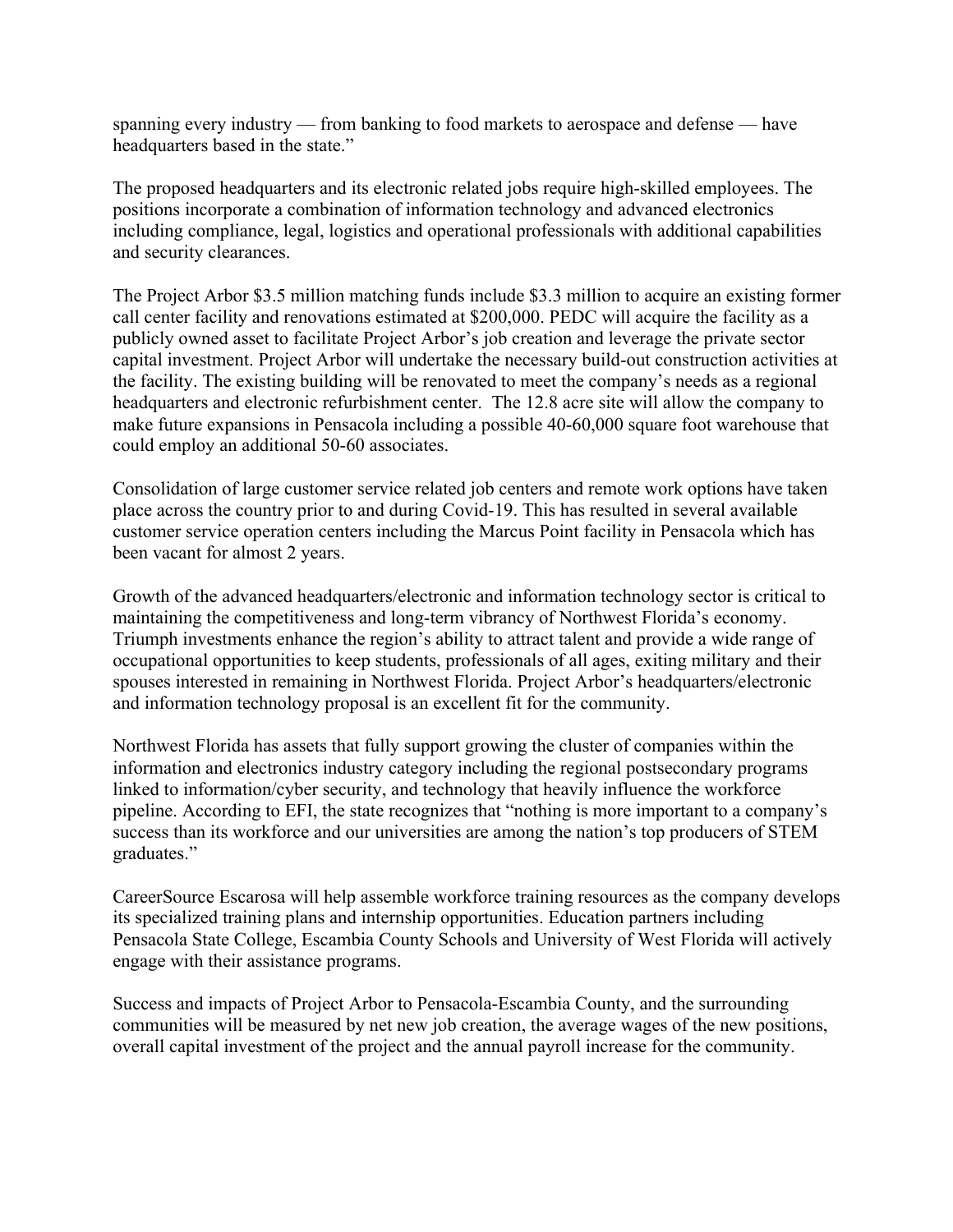The Pensacola Escambia County Promotion and Development Commission is the economic development authority for Escambia County, a special district of the State of Florida, whose purpose is to promote industry and commerce in Escambia County and the municipalities therein. PEDC promotes economic development, job creation, workforce development, enhancement of the economic environment, expansion of the tax base, enticement of industry and other business to the area, acquisition, lease, and construction of facilities. The PEDC has a contractual relationship with FloridaWest EDA, the community's sole economic development organization, whose purpose is to grow economic prosperity in the greater Pensacola, FL area.